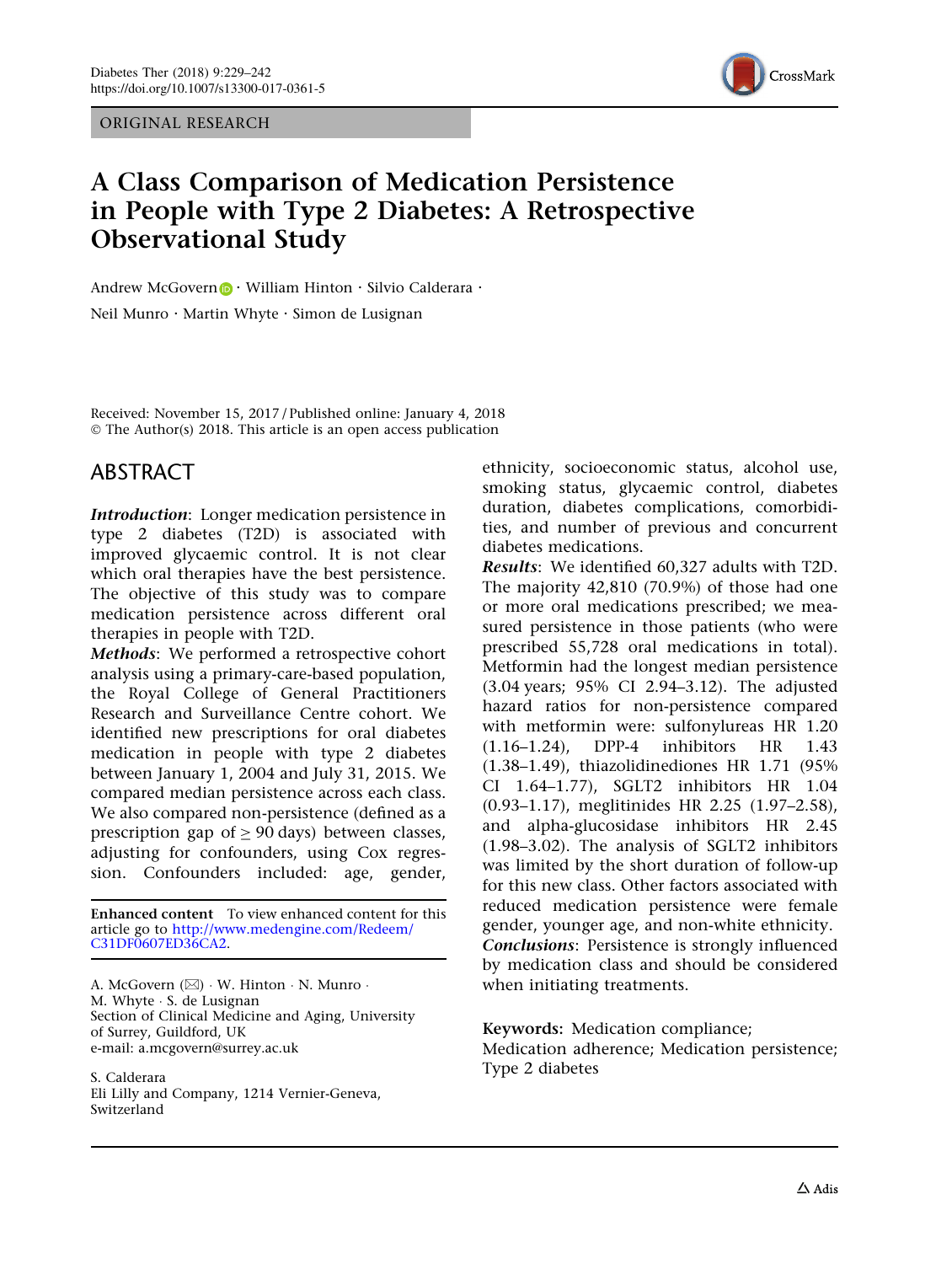### INTRODUCTION

Management of chronic disease often requires one or more medications to be taken over the full or partial life span of the disease. In this respect, treatment adherence and persistence should be given particular attention as failure to comply may result in earlier deterioration of the condition and sub-optimal outcomes [[1\]](#page-10-0). In developed countries, adherence to therapies among patients suffering from chronic diseases averages 50%, and it is thought to be even less in developing countries due to reduced access to, and the limitations of, healthcare resources [\[1,](#page-10-0) [2\]](#page-10-0). With an aging population globally, the burden of people suffering from chronic diseases is expected to increase, resulting in poor health outcomes for individual patients and increases in healthcare costs leading to budgetary challenges for many governments [[3,](#page-10-0) [4\]](#page-10-0).

Poor adherence is a well-recognised problem among people with type 2 diabetes [[5–](#page-10-0)[8](#page-11-0)], with a high proportion of people failing to take their medication as prescribed  $[9, 10]$  $[9, 10]$  $[9, 10]$  $[9, 10]$ . This can result in worse clinical outcomes, including poor glycaemic control [\[11–16](#page-11-0)], increased hospital admissions [\[17–20](#page-11-0)], increased healthcare costs [\[21–27](#page-11-0)], higher risk of cardiovascular events [\[28,](#page-11-0) [29\]](#page-11-0), increased mortality [\[15,](#page-11-0) [18,](#page-11-0) [30–](#page-11-0)[32](#page-12-0)], reduced health-related quality of life, and increased burden of diabetes. A meta-analysis by Krass et al. [[33](#page-12-0)] reported a prevalence of adherence ranging from 38.5% to 93.1%, with the majority of studies (21/27) reporting good adherence in under 80% of people.

Several factors contribute to poor adherence: the World Health Organization (WHO) has identified five main categories [\[1](#page-10-0)]; patient-related (e.g. age), socioeconomic (e.g. medication costs), condition-related (e.g. presence of complications), health-system-related (e.g. level of continuity of care), and therapy-related (e.g. adverse effects) [\[12,](#page-11-0) [14\]](#page-11-0). There are two discrete patterns of medication non-use, which may be classed as missed medication doses (described by the terms adherence, compliance, or concordance) and duration of use before discontinuation (persistence) [[34](#page-12-0)]. Accurate assessment of adherence and persistence

behaviour, along with accurate data capture and analysis, are necessary for effective and efficient treatment planning, and for ensuring that changes in health outcomes can be attributed to the recommended regimen. Estimated level of persistence (ELPT) (the percentage of individuals remaining on therapy at a given time), the proportion of days covered (PDC) method (the number of days with the drug available divided by the number of days in the specified time interval), or the medication possession ratio (MPR) method (total days supply for all prescriptions filled within a period divided by the number of days in the specified time interval) are often used along with the number of days to discontinuation and number of prescription refills over a period of time [[35](#page-12-0), [36\]](#page-12-0).

The aim of the study reported in the present paper was to compare persistence with various oral medications in type 2 diabetic patients, and to identify factors that influence persistence in a real-world setting using a primary-care-based population and with non-persistence defined as a prescription gap of  $\geq 90$  days.

# METHODS

We performed a retrospective cohort analysis in adults with type 2 diabetes to compare medication persistence across all noninsulin medication classes used in the treatment of hyperglycaemia. The cohort was identified from the Royal College of General Practitioners Research and Surveillance Centre (RCGP-RSC) database. This comprises primary care data from a sentinel network of general practices distributed across England. At the time of analysis, the database contained primary care records collected from 1,238,909 people registered with 128 practices. The database includes all recorded clinical codes with associated values and dates for the population from January 1, 2004 to January 1, 2015. These clinical codes are recorded using the Read coding system and include diagnosis codes, medication codes, investigation codes, and process of care codes. This large primary care database has been demonstrated to be representative of the UK population,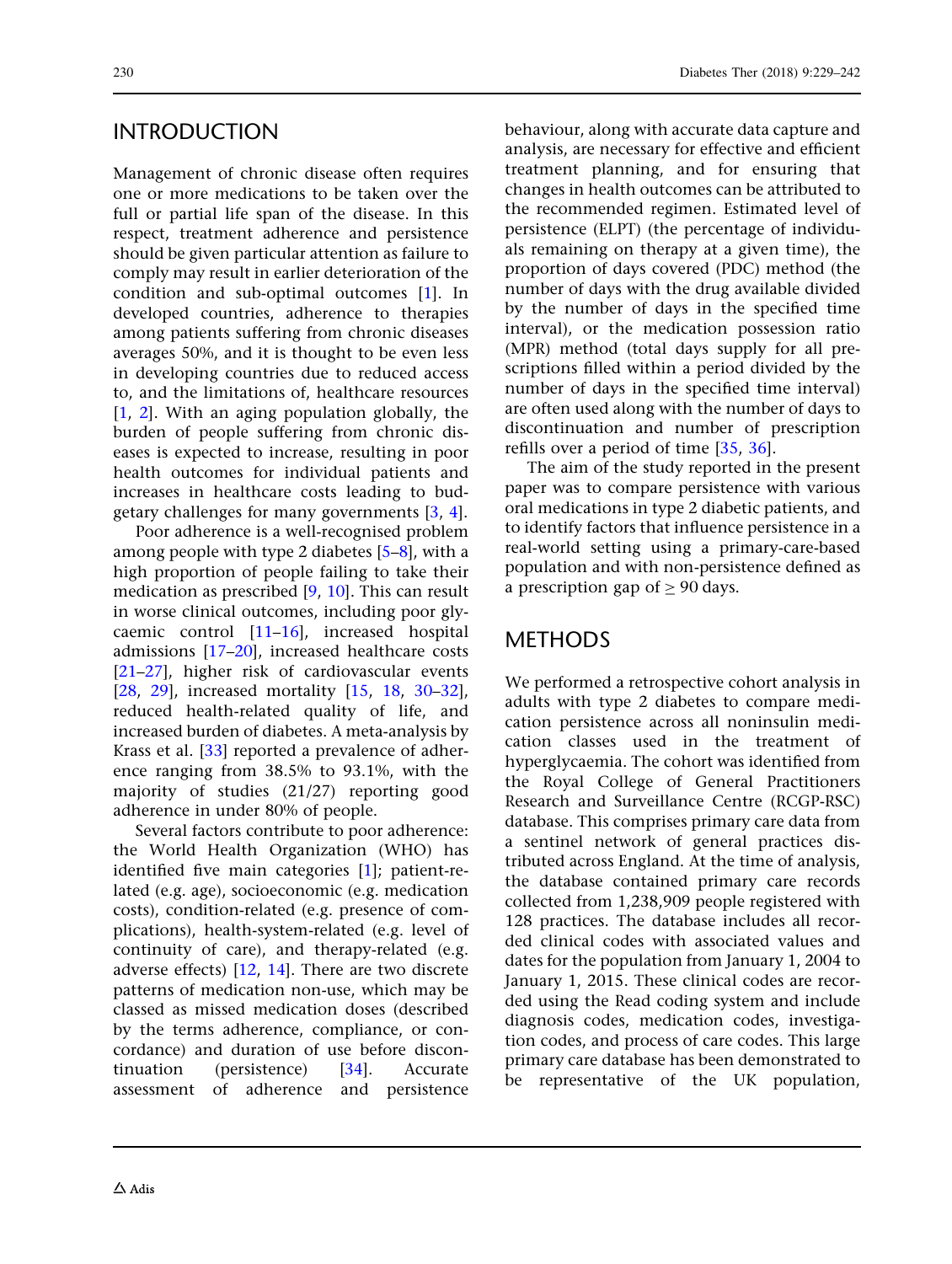although less socioeconomically deprived people are slightly overrepresented [\[37\]](#page-12-0).

We used a two-step process to identify people with type 2 diabetes, which we have reported in full previously [\[38\]](#page-12-0). In brief, the first step identified all people with diabetes (of any type), defined as those who had a diagnostic code (diagnosis of diabetes), clinical investigations (two or more fasted, random, or glucose tolerance test values or HbA1c measurements consistent with diagnosis), or medication use (two or more prescriptions for oral diabetes medications, excluding metformin or injectable therapies). These people were then categorised by diabetes type using a clinically-based seven-step algorithm. This method was chosen to minimise the impact of misdiagnosis, misclassification and miscoding, which has previously been identified in people with diabetes [[39](#page-12-0), [40\]](#page-12-0). All adults (age  $\geq$  18 years) with identified type 2 diabetes were included for analysis.

Within the adult type 2 diabetes population, we identified all new medication prescriptions for metformin, sulfonylureas, dipeptidyl peptidase-4 (DPP-4) inhibitors, thiazolidinediones, sodium-glucose cotransporter 2 (SGLT2) inhibitors, meglitinides, and alpha-glucosidase inhibitors between January 1, 2005 and December 31, 2015. We did not examine persistence with fixed-dose combination therapies. To be included as a new prescription, we required a minimum of 6 months of registration prior to the first prescription occurrence for the medication of interest. People with only one prescription for the medication of interest were excluded from the analysis. We followed persistence for each newly prescribed medication. Non-persistence was defined as a gap in prescriptions of  $\geq 90$  days. The duration of persistence was defined as the time interval between the first prescription and the last identified prescription consistent with persistence. Only people currently registered with the primary care practice from which their data were extracted were included. People who had died or were unregistered at the time of data collection (January 1, 2016) were not included. People who had a final prescription for the medication within 90 days of the end of follow-up were categorised as having censored persistence and included for analysis. All available data were used to follow-up people with type 2 diabetes either from registration with their current primary care practice, the earliest available records (January 2004), or the diagnosis of type 2 diabetes (whichever was latest).

People were considered to be non-persistent if they switched medication within a class; for example, a change from sitagliptin to linagliptin was considered to be non-persistence with sitagliptin—two persistence events were then included for analysis (one with sitagliptin and one with linagliptin). People who switched medication preparation (for example metformin standard release to metformin modified release) were considered to be persistent. We only consider primary persistence (i.e. persistence from the first recorded prescription of each medication).

#### Statistical Methods

For each medication class included, we report the proportion of people remaining persistent at 6 months, 1 year, 2 years, and 5 years, with 95% confidence intervals (95% CI). We also report the crude median persistence duration with each class with 95% confidence intervals.

We used Cox regression analysis to identify the independent influences of multiple variables on medication persistence. Factors included in the regression analysis comprised age, gender, ethnicity, socioeconomic status (measured using the Index of Multiple Deprivation; IMD score), smoking status, alcohol intake, duration of diabetes, glycaemic control, presence of complications, presence of comorbidities, number of concurrent diabetes medications, number of previous non-persistent diabetes medications, and medication class. Ethnicity was defined using the Office of National Statistics (ONS) official UK ethnicity categories: this defines five major ethnic categories: white, mixed/multiple ethnic groups, Asian (including Indian, Pakistani, Bangladeshi, and Chinese people), black (including African and Caribbean people), and other (including Arab and other minority groups not classified elsewhere) [[41\]](#page-12-0).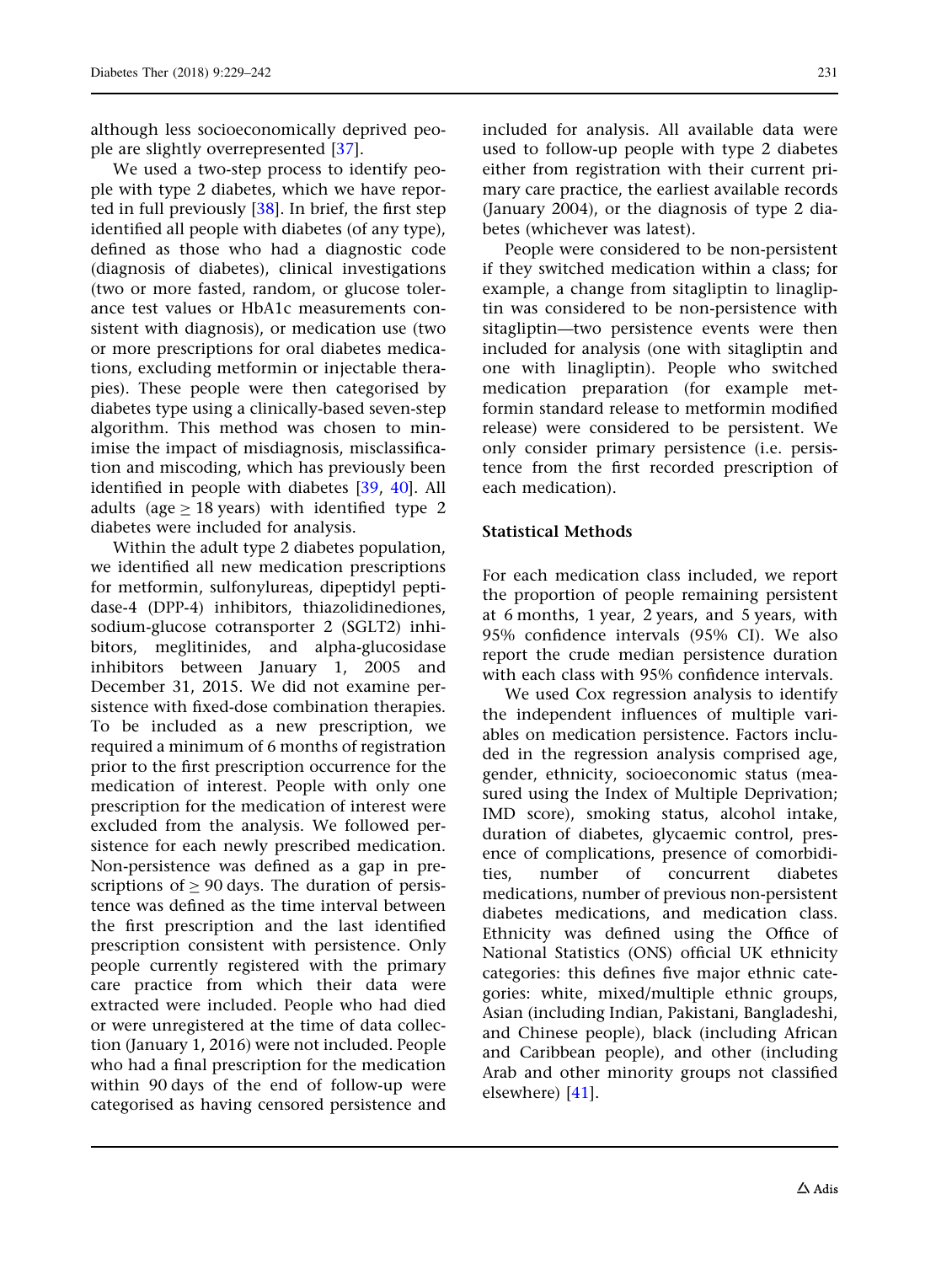Socioeconomic status was derived using the nationally recognised measure IMD, based on patient postcode. Smoking status and alcohol use were defined using the most recently recorded measure. Duration of diabetes was defined as the time between the first recorded indicator of diabetes (diagnostic code, blood glucose measure consistent with diabetes, or medication) in the record and the time of initiation of the medication of interest. In the population characteristics table, the duration of diabetes is defined as the time between the first indicator of diabetes and the date of data extraction (January 1, 2016). Body mass index (BMI) and blood pressure were defined using the value most recently recorded prior to the initiation of the medication of interest. The presence of diabetes complication and comorbidities was determined by the presence of diagnosis codes or other codes specific for the diagnosis (e.g. read code "6A9.." "Atrial fibrillation annual review'' as a code to identify the presence of atrial fibrillation). The diabetes complications identified comprised amputation, peripheral neuropathy, retinopathy, and peripheral vascular disease. The comorbidities identified comprised hypertension, atrial fibrillation, angina, stroke, myocardial infarction, congestive cardiac failure, transient ischaemic attack (a history of), coronary artery disease, chronic kidney disease (CKD 3–5), renal replacement therapy (dialysis or transplant), dementia, depression, rheumatoid arthritis, and chronic liver disease (any cause). Chronic kidney disease was identified using estimated glomerular filtration rate (eGFR) measurements and diagnosis codes. Counts of previous and concurrent diabetes medications included fixed-dose combination therapies, which were counted as one additional medication.

All variables included were categorical to account for nonlinear relationships with the outcome measure. Model selection was performed by backwards stepwise elimination of nonsignificant variables ( $p > 0.05$ ) to minimise the Akaike information criterion (AIC). The outcome event was defined as non-persistence (no repeat prescription collected within 90 days of the previous prescription), with hazard ratios (HR) for non-persistence reported with 95%

confidence intervals. Each new medication started was considered a persistence event, so several persistence events were analysed for patients initiated on several medications. We report  $R^2$  as a measure of model performance. We used the statistical package R version 3.3.1 for the statistical analysis.

#### Compliance with Ethics Guidelines

All data used were anonymised at the point of data extraction. No clinically identifiable information was available to researchers. The study was been tested against the Health Research Authority (HRA)/Medical Research Council (MRC) ''is this research'' tool [\(http://www.hra](http://www.hra-decisiontools.org.uk/research/)[decisiontools.org.uk/research/](http://www.hra-decisiontools.org.uk/research/)), and was considered to be an audit of current practice when compared to the best available evidence. The study therefore did not require specific ethical approval. Approval for this work was granted by the RCGP RSC study approval committee prior to initiation.

# RESULTS

From a total RCGP RSC cohort of 1,238,909 people from 128 primary care practices, 64,909 (5.2%) people were identified as having diabetes. Of these 60,327 (92.9%) were categorised as type 2 diabetes; a crude prevalence of 6.05% type 2 diabetes in adults. The age-gender direct standardised prevalence for type 2 diabetes in the cohort was 6.25% (95% CI 6.20–6.30%), comparable to the 2011 UK census. In the type 2 diabetes population, the mean age was 66.1 (SD 13.8) years, and 26,792 (41.3%) were female (Table [1\)](#page-4-0).

The median duration of follow-up was 6.6 (IQR 3.17–10.9) years. During the follow-up period, the majority 42,810 (70.9%) of the people had one or more oral medications prescribed. Metformin was the most commonly prescribed medication, followed by sulfonylureas (Table [2\)](#page-5-0).

We measured persistence with 55,728 oral medications (Table [2](#page-5-0)). Non-persistence occurred with 38,169 (68.5%) of those during followup. The remaining 17,559 medications had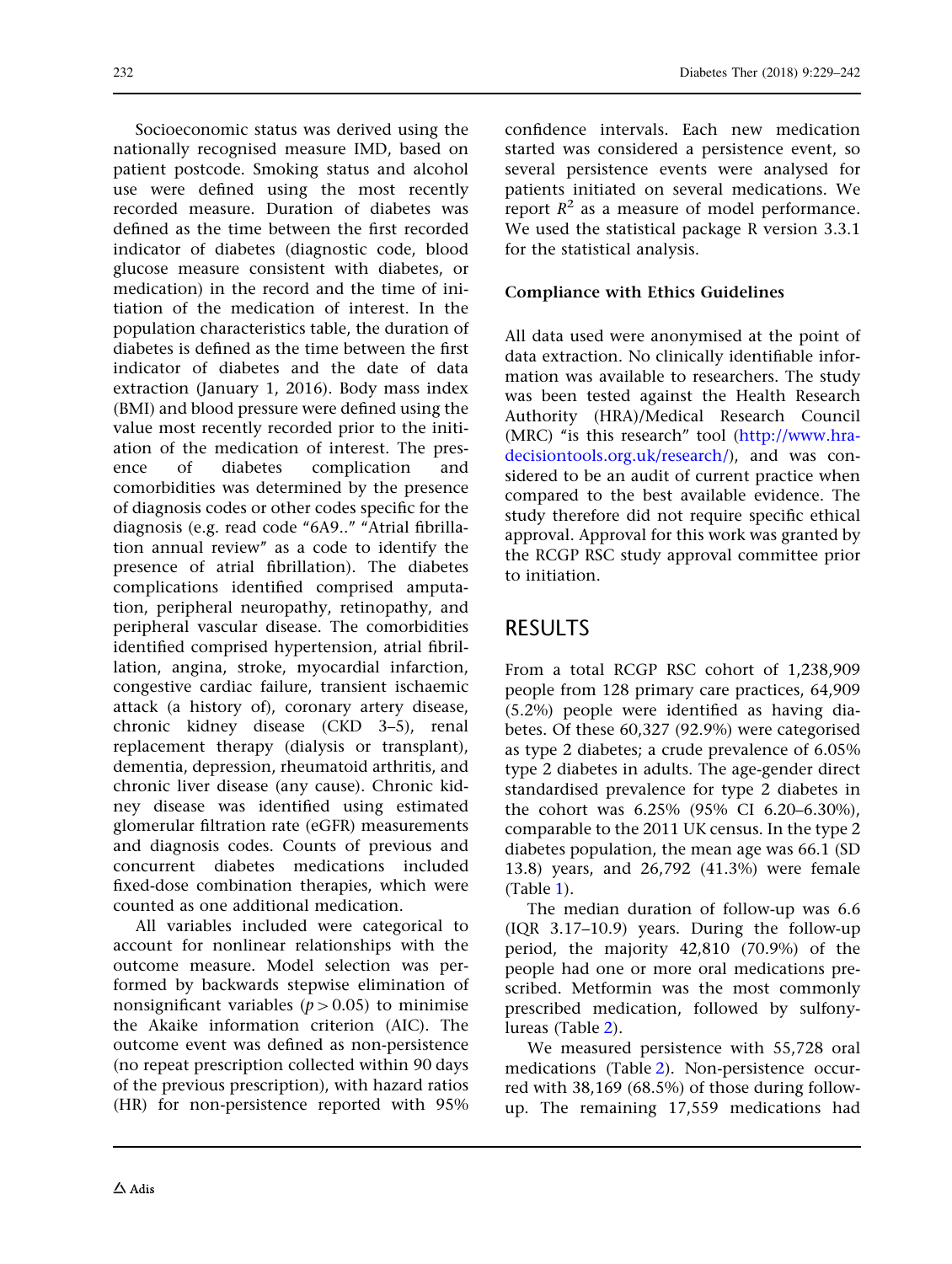| Characteristic                | $n$ (%) or mean (SD) | Characteristic                       | $n$ (%) or mean (SD) |
|-------------------------------|----------------------|--------------------------------------|----------------------|
| Age recorded                  | 60,327 (100.0)       | HbA1c measured                       | 57,159 (94.7)        |
| Age (years)                   | 66.1(13.8)           | $HbA1c$ (mmol/mol) <sup>b</sup>      | 61.9(22.4)           |
| Gender recorded               | 60,327 (100.0)       | <b>BMI</b> measured                  | 59,043 (97.9)        |
| Female                        | 26,792 (44.4)        | BMI ( $\text{kg m}^{-2}$ )           | 30.7 $(6.4)$         |
| Ethnicity recorded            | 51,747 (85.8)        | Blood pressure measured              | 60,106               |
| White                         | 42,284 (70.1)        | $SBP$ (mmHg)                         | 132.0 (14.7)         |
| Asian                         | 5706 (9.5)           | $DBP$ (mmHg)                         | 75.0(9.6)            |
| <b>Black</b>                  | 2648 (4.4)           | Amputation                           | 488 (0.8)            |
| Mixed                         | 552 (0.9)            | Peripheral neuropathy                | 3845 (6.4)           |
| Other                         | 557 (0.9)            | Retinopathy                          | 21,408 (35.5)        |
| IMD recorded                  | 59,830 (99.2)        | Peripheral vascular disease          | 2191(3.6)            |
| IMD score <sup>a</sup>        | 21.0(16.3)           | Hypertension                         | 35,657 (59.1)        |
| Smoking status recorded       | $60,067$ (99.6)      | Atrial fibrillation                  | 5302 (8.8)           |
| Never                         | 20,227 (33.5)        | Angina                               | 4970 (8.2)           |
| Current                       | 7932 (13.1)          | Stroke                               | 2605(4.3)            |
| Ex-smoker                     | 31,908 (52.9)        | Myocardial infarction                | 2886 (4.8)           |
| Alcohol use recorded          | 54,768 (90.8)        | Congestive cardiac failure           | 3427 (5.7)           |
| None                          | 18,469 (30.6)        | Transient ischaemic attack           | 1960(3.2)            |
| Within limits                 | 12,489 (20.7)        | Coronary artery disease <sup>c</sup> | 5374 (8.9)           |
| Excess                        | 23,810 (39.5)        | Chronic kidney disease <sup>d</sup>  | 11,164 (18.5)        |
| Duration of diabetes recorded | 60,327 (100.0)       | Renal replacement therapy            | 335 $(0.6)$          |
| $<$ 4 years                   | 18,864 (31.3)        | Dementia                             | 2218(3.7)            |
| $4 \leq x < 7$ years          | 12,066 (20.0)        | Depression                           | 7366 (12.2)          |
| $7 \leq x < 10$ years         | 10,994 (18.2)        | Rheumatoid arthritis                 | 1074(1.8)            |
| $\geq 10$ years               | 18,403 (30.5)        | Chronic liver disease                | 3231 (5.4)           |

<span id="page-4-0"></span>Table 1 The characteristics of all adults with identified type 2 diabetes included for analysis ( $n = 60,327$ )

SD standard deviation, IMD index of multiple deprivation, BMI body mass index, SBP systolic blood pressure, DBP diastolic blood pressure, *LDL* low-density lipoprotein, *eGFR* estimated glomerular filtration rate a A higher score equates to a higher level or deprivation, although the scale is nonlinear b HbA1c value at the time of

 $\degree$  A composite of myocardial infarction, revascularisation procedures, and acute cardiac syndrome

<sup>d</sup> Chronic kidney disease includes stages 3–5 only

ongoing persistence at the end of follow-up. The median persistence duration overall was 2.25 (95% CI 2.20–2.30) years. Metformin had the longest crude persistence and alphaglucosidase inhibitors had the shortest, with persistence trends consistent from 6 months to 5 years (Table [3\)](#page-5-0).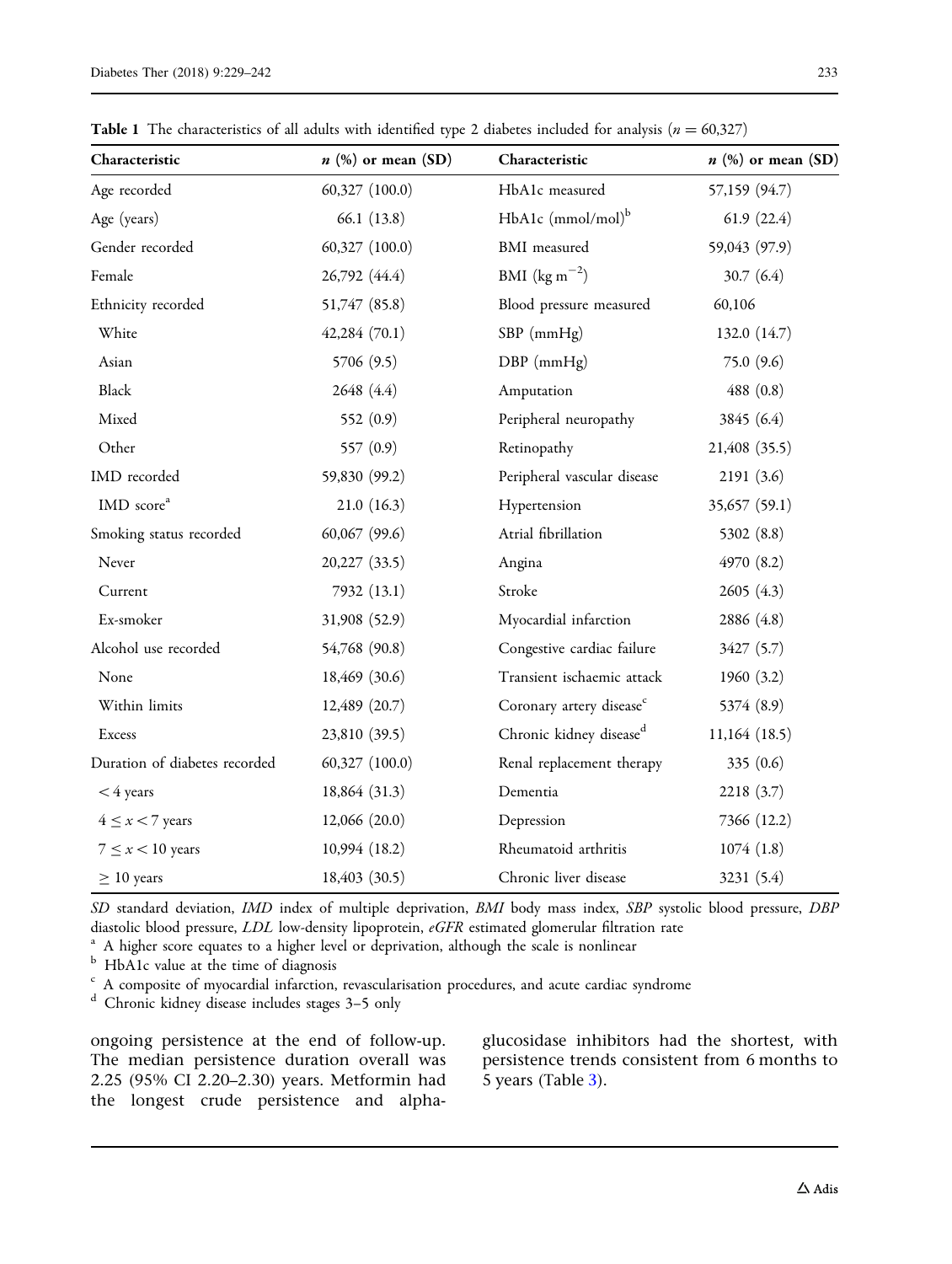follow-up period

| <b>Medication</b> class         | Number of people<br>prescribed<br>medication in<br>class, $n$ $(\%)$ | Number of<br>medication<br>persistence<br>events, n |
|---------------------------------|----------------------------------------------------------------------|-----------------------------------------------------|
| Metformin                       | 41,317(68.5)                                                         | 30,156                                              |
| Sulfonylureas                   | 20,819 (34.5)                                                        | 11,347                                              |
| DPP-4 inhibitors                | 9614 (15.9)                                                          | 8125                                                |
| Thiazolidinediones              | 6084(10.1)                                                           | 4308                                                |
| SGLT2 inhibitors                | 1642(2.7)                                                            | 1439                                                |
| Meglitinides                    | 602(1.0)                                                             | 244                                                 |
| Alpha-glucosidase<br>inhibitors | 370 (0.6)                                                            | 109                                                 |

<span id="page-5-0"></span>Table 2 The number of people with type 2 diabetes  $(n = 60,327)$  who were prescribed medication during the

The number of medication persistence events can include several medications within the same class taken by a single person where two new prescriptions were identified during the follow-up period

In Cox regression analyses (Table [4](#page-6-0)), factors associated with improved medication persistence were found to include older age, male gender, white ethnicity (Fig. [1\)](#page-8-0), HbA1c 42–- 60 mmol/mol, presence of hypertension, and no previous glucose-lowering medication use. Factors associated with non-persistence include the presence of neuropathy, a history of myocardial infarction, heart failure, dementia, depression, and chronic liver disease. All medication classes had higher adjusted hazard ratios for non-persistence than for metformin, except for the SGLT2 inhibitors. Variables not associated with persistence (and therefore removed from the model) were smoking status, body mass index (BMI), previous amputations, retinopathy, atrial fibrillation, angina, previous stroke or transient ischaemic attack (TIA), and use of renal replacement therapy.

| <b>Medication class</b>         | Median<br>persistence<br>years (95% CI) | Persistence at<br>6 months<br>% (95% CI) | Persistence at<br>1 year<br>% (95% CI) | Persistence at<br>2 years<br>% (95% CI) | Persistence at<br>5 years<br>% (95% CI) |
|---------------------------------|-----------------------------------------|------------------------------------------|----------------------------------------|-----------------------------------------|-----------------------------------------|
| Metformin                       | 3.04<br>$(2.94 - 3.12)$                 | $80.5(80.9-80.0)$                        | $70.1(70.6-69.6)$                      | $58.0 (58.6 - 57.4)$                    | $39.6(40.2 - 39.0)$                     |
| Sulfonylureas                   | 2.12<br>$(2.03 - 2.23)$                 | 76.6 (77.4–75.8)                         | $64.8(65.7-63.9)$                      | $51.3(52.3-50.3)$                       | $31.6(32.7-30.6)$                       |
| DPP-4 inhibitors                | 1.69<br>$(1.62 - 1.78)$                 | $76.1 (77.0 - 75.1)$                     |                                        | 62.2 $(63.3-61.0)$ 45.5 $(46.8-44.2)$   | $23.0(24.5-21.5)$                       |
| Thiazolidinediones              | 1.55<br>$(1.48 - 1.64)$                 | $75.6(76.8-74.2)$                        |                                        | 61.2 (62.7–59.8) 43.0 (44.5–41.5)       | $15.7(16.8-14.5)$                       |
| SGLT2 inhibitors                | NA.                                     | $79.5(81.7-76.9)$                        | $69.5(72.5-66.2)$                      | $54.8(60.8-48.2)$                       | <b>NA</b>                               |
| Meglitinides                    | 0.81<br>$(0.58 - 1.08)$                 | $58.4(64.3-51.8)$                        | $45.1(51.3-38.7)$                      | $28.8(34.7-23.0)$                       | $7.5(11.9-4.3)$                         |
| Alpha-glucosidase<br>inhibitors | 0.64<br>$(0.27 - 0.85)$                 | $52.0(61.0-42.0)$                        | $35.3(44.6-26.2)$                      | $26.3(35.4-18.0)$                       | $13.7(22.2 - 7.2)$                      |

Table 3 Median medication persistence duration and the number of people remaining persistent with medication at 6 months, 1 year, 2 years, and 5 years by medication class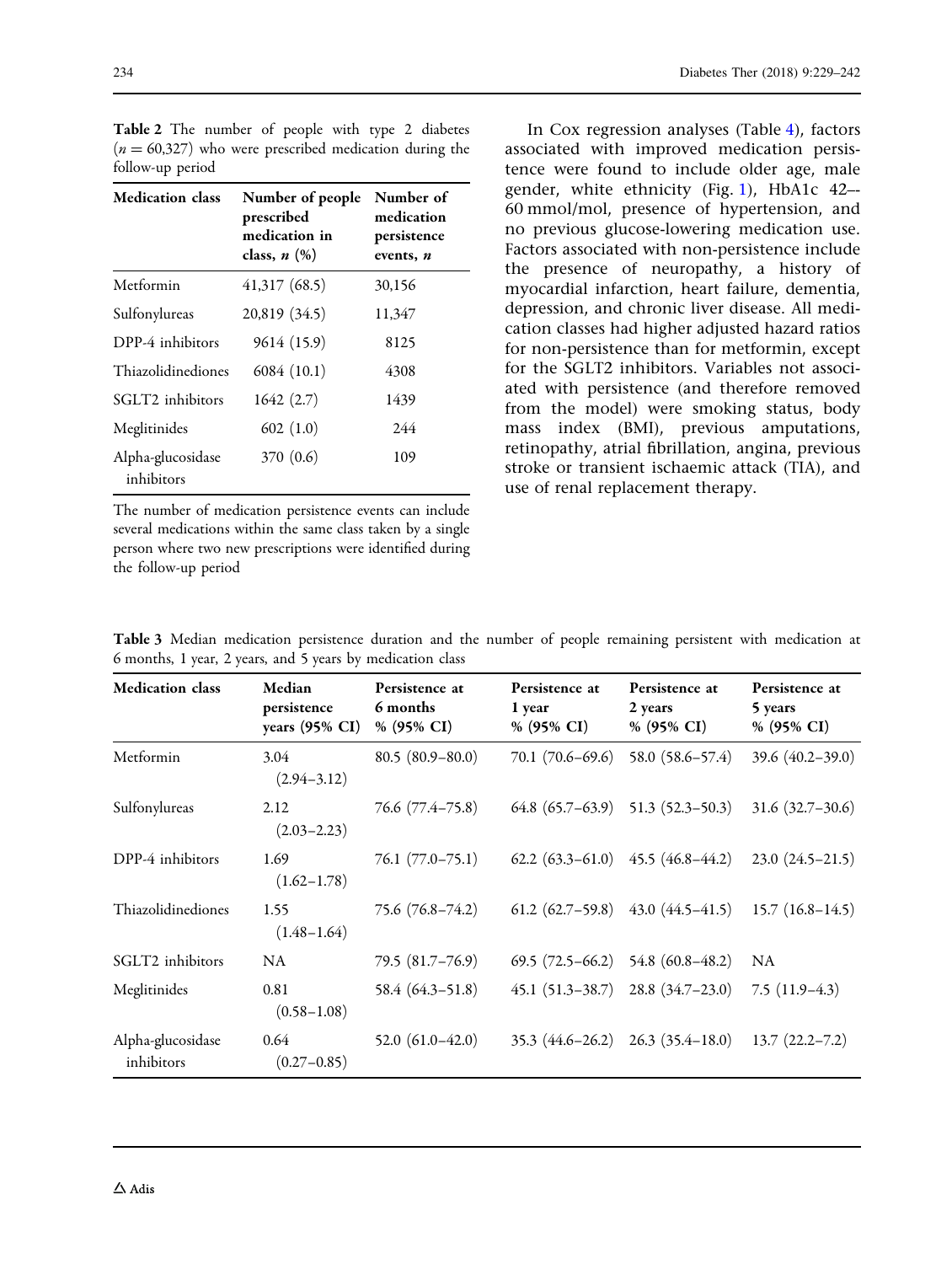| Characteristic            | $n (%)^*$     | HR (95% CI)            | $p$ value   |
|---------------------------|---------------|------------------------|-------------|
| Age                       |               |                        |             |
| $\leq 30$ years           | 373 (0.7)     | $1.66(1.46 - 1.87)$    | $< 0.001\,$ |
| $30 - 50$ years           | 8912 (16.0)   | 1.00 [reference]       |             |
| $51-60$ years             | 13,571 (24.4) | $0.83$ $(0.80 - 0.86)$ | $< 0.001$   |
| $61-75$ years             | 23,375 (41.9) | $0.76$ $(0.73 - 0.78)$ | $< 0.001$   |
| $> 75$ years              | 9497 (17.0)   | $0.75$ $(0.71 - 0.78)$ | $< 0.001$   |
| Male                      | 32,162 (57.7) | $0.93(0.91 - 0.95)$    | < 0.001     |
| Ethnicity                 |               |                        |             |
| White                     | 40,540 (72.7) | 1.00 [reference]       |             |
| Asian                     | 4871 (8.7)    | $1.53(1.47-1.59)$      | $< 0.001$   |
| Black                     | 2016 (3.6)    | $1.83(1.73-1.93)$      | $< 0.001$   |
| Mixed                     | 453 (0.8)     | $1.29(1.15-1.45)$      | $< 0.001$   |
| Other                     | 470 (0.8)     | $1.58(1.41 - 1.77)$    | < 0.001     |
| Not recorded              | 7378 (13.2)   | $0.99(0.96 - 1.02)$    | 0.598       |
| IMD quintile              |               |                        |             |
| 1 (most deprived)         | 11,228(20.1)  | 1.00 [reference]       |             |
| $\mathbf{2}$              | 9669 (17.4)   | $1.05(1.02 - 1.09)$    | 0.004       |
| 3                         | 9315 (16.7)   | $1.01(0.97-1.05)$      | 0.614       |
| 4                         | 12,111(21.7)  | $0.97(0.94 - 1.01)$    | 0.123       |
| 5 (least deprived)        | 13,041 (23.4) | $0.93(0.90 - 0.96)$    | $< 0.001\,$ |
| Not recorded              | 364 (0.7)     | $1.06(0.92 - 1.21)$    | 0.429       |
| Alcohol intake            |               |                        |             |
| None                      | 17,697 (31.8) | 1.00 [reference]       |             |
| Within recommended limits | 11,327(20.3)  | $1.02(0.99 - 1.05)$    | 0.232       |
| Over recommended limits   | 21,849 (39.2) | $1.00(0.97-1.03)$      | 0.958       |
| Alcoholic                 | 1642(2.9)     | $1.09(1.02 - 1.16)$    | $0.016\,$   |
| Not recorded              | 3213(5.8)     | $1.13(1.07-1.18)$      | < 0.001     |
| HbA1c (mmol/mol)          |               |                        |             |
| x < 42                    | 1070(1.9)     | $1.13(1.04-1.22)$      | 0.004       |
| $42 \leq x < 50$          | 5139(9.2)     | 1.00 [reference]       |             |
| $50 \le x < 60$           | 13,428 (24.1) | $0.95(0.92 - 1.00)$    | 0.030       |
| $60 \le x < 70$           | 13,922 (25.0) | $0.99(0.95 - 1.03)$    | 0.696       |

<span id="page-6-0"></span>Table 4 Results of Cox regression analysis for the hazard ratio (HR) of non-persistence with medication, adjusting for patient characteristics and medication class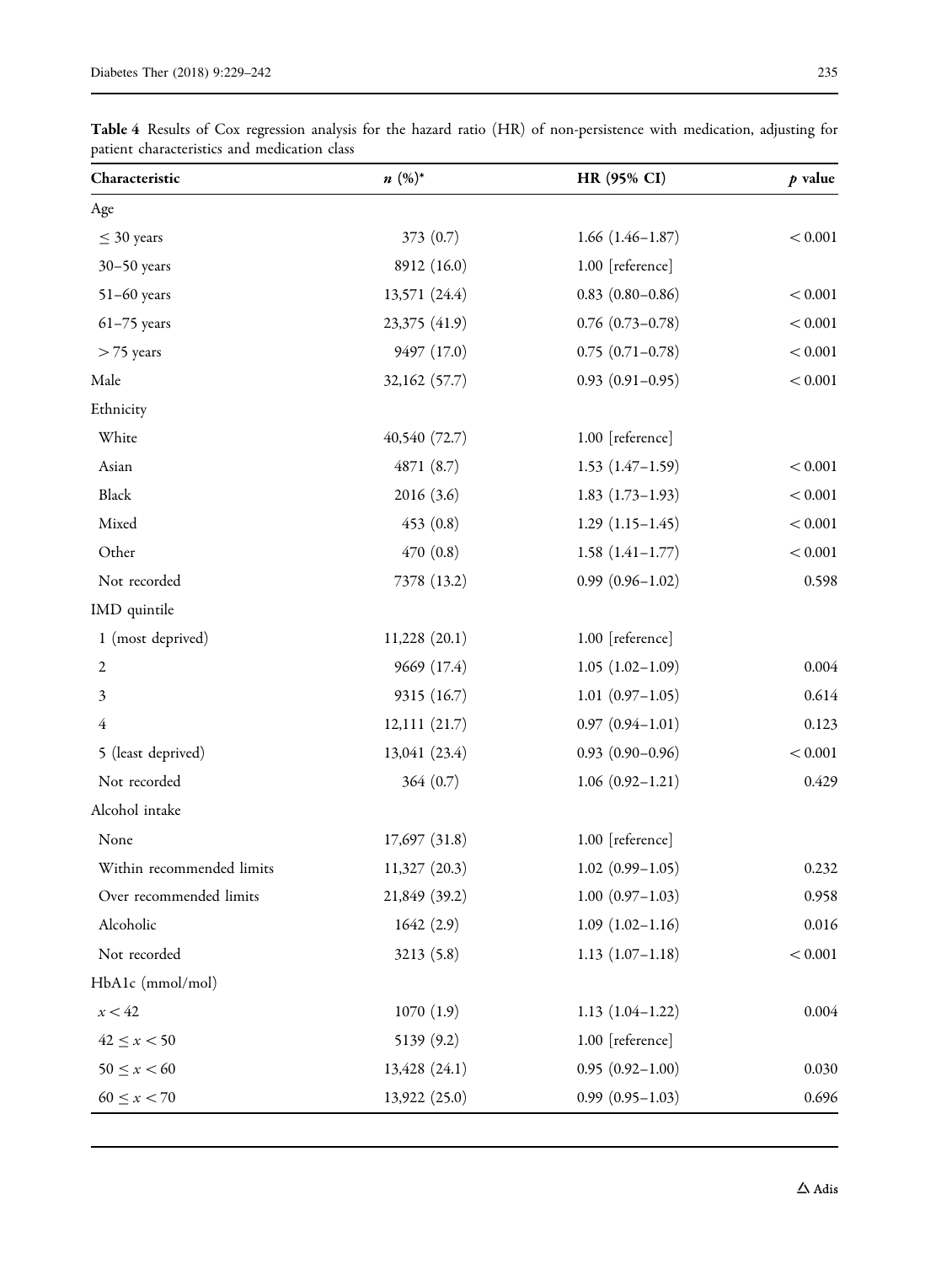| Table 4 continued                                      |                 |                     |           |  |
|--------------------------------------------------------|-----------------|---------------------|-----------|--|
| Characteristic                                         | $n (%)^*$       | HR (95% CI)         | $p$ value |  |
| $70 \le x < 100$                                       | 15,902 (28.5)   | $1.10(1.06-1.15)$   | < 0.001   |  |
| $\geq 100$                                             | 4103(7.4)       | $1.16(1.10-1.23)$   | < 0.001   |  |
| Not measured                                           | 2164(3.9)       | $1.16(1.09-1.24)$   | < 0.001   |  |
| Duration of diabetes (years)                           |                 |                     |           |  |
| $1 - 3$                                                | 24,922 (44.7)   | 1.00 [reference]    |           |  |
| $4 - 6$                                                | 13,063 (23.4)   | $0.98(0.95 - 1.01)$ | 0.166     |  |
| $7 - 9$                                                | 10,309 (18.5)   | $0.96(0.93 - 0.99)$ | 0.013     |  |
| $\geq 10$                                              | 7434 (13.3)     | $0.95(0.91 - 0.99)$ | 0.012     |  |
| Complications                                          |                 |                     |           |  |
| Peripheral neuropathy                                  | 4604(8.3)       | $1.08(1.04 - 1.12)$ | < 0.001   |  |
| Comorbidities                                          |                 |                     |           |  |
| Hypertension                                           | 34,060 (61.1)   | $0.96(0.93 - 0.98)$ | < 0.001   |  |
| Myocardial infarction                                  | 2678 (4.8)      | $1.07(1.02 - 1.12)$ | 0.011     |  |
| Congestive cardiac failure                             | 3254 (5.8)      | $1.08(1.03-1.13)$   | 0.002     |  |
| CKD stages 3-5                                         | $10,647$ (19.1) | $1.09(1.06-1.12)$   | < 0.001   |  |
| Dementia                                               | 1599(2.9)       | $1.07(1.01 - 1.14)$ | 0.027     |  |
| Depression                                             | 7286 (13.1)     | $1.08(1.05-1.12)$   | < 0.001   |  |
| Chronic liver disease                                  | 3492 (6.3)      | $1.12(1.07-1.17)$   | < 0.001   |  |
| Number of previous oral glucose-lowering medications   |                 |                     |           |  |
| None                                                   | 39,986 (71.8)   | 1.00 [reference]    |           |  |
| One                                                    | 10,156 (18.2)   | $1.06(1.03-1.10)$   | < 0.001   |  |
| Two                                                    | 3731 (6.7)      | $1.13(1.08-1.18)$   | < 0.001   |  |
| Three or more                                          | 1855(3.3)       | $1.13(1.06-1.21)$   | < 0.001   |  |
| Number of concurrent oral glucose-lowering medications |                 |                     |           |  |
| None                                                   | 13,164 (23.6)   | 1.00 [reference]    |           |  |
| One                                                    | 20,686 (37.1)   | $1.08(1.04 - 1.12)$ | < 0.001   |  |
| Two or more                                            | 21,878 (39.3)   | $0.93(0.90 - 0.97)$ | < 0.001   |  |
| Medication class                                       |                 |                     |           |  |
| Metformin                                              | 30,156 (54.1)   | 1.00 [reference]    |           |  |
| Sulfonylureas                                          | 11,347 (20.4)   | $1.20(1.16-1.24)$   | < 0.001   |  |
| Thiazolidinediones                                     | 4308 (7.7)      | $1.71(1.64 - 1.77)$ | < 0.001   |  |
| DPP-4 inhibitors                                       | 109(0.2)        | $1.43(1.38-1.49)$   | < 0.001   |  |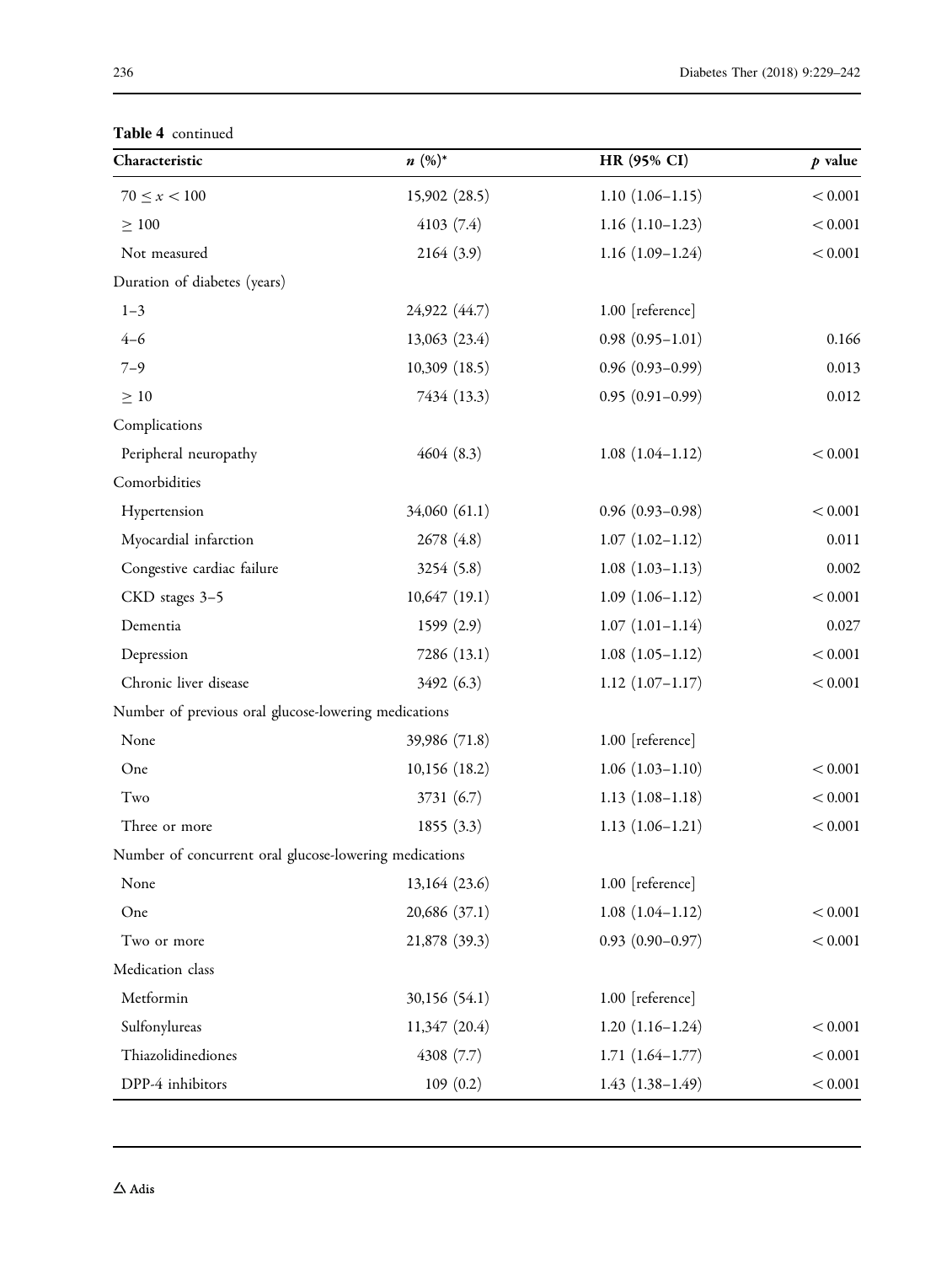| Characteristic               | $n (%)^*$   | HR (95% CI)         | $p$ value |
|------------------------------|-------------|---------------------|-----------|
| SGLT2 inhibitors             | 1439(2.6)   | $1.04(0.93 - 1.17)$ | 0.458     |
| Meglitinides                 | 244(0.4)    | $2.25(1.97-2.58)$   | < 0.001   |
| Alpha-glucosidase inhibitors | 8125 (14.6) | $2.45(1.98-3.02)$   | < 0.001   |

<span id="page-8-0"></span>Table 4 continued

 $*$  n and percentage values reflect the number of prescriptions within the study cohort not the number of individuals Number of medications included = 55,728. Model  $R^2 = 0.061$ 



Fig. 1 A Kaplan–Meier plot of medication persistence in people by ethnicity group. Red line white, blue Asian, yellow black. 95% confidence intervals are shown by the shaded areas

### DISCUSSION

Medication persistence with glucose-lowering agents differs considerably between classes; persistence with metformin was significantly longer than that with any other medication class except for SGLT2 inhibitors (although only a short duration of follow-up was available for this new drug class). Only metformin, sulfonylureas, and SGLT2 inhibitors had more than 50% persistence at 2 years. Alpha-glucosidase inhibitors have the highest rates of non-persistence in clinical practice. Younger people and people of non-white ethnicity had the lowest medication persistence.

The effect size for influence on medication persistence was largest for medication class. This suggests that the class of medication used is the major factor which influences the

duration of a selected treatment in type 2 diabetes. Whilst this finding may be unsurprising, it has important implications. Careful selection of second-line therapy after metformin, with a preference for therapies which have longer treatment persistence, may facilitate better long-term diabetes control. However, medication persistence is not uniformly positive. For instance, extended duration of sulphonylureas may not be beneficial as the effects of treatment wane over time when compared to those of an insulin-independent therapy [\[42,](#page-12-0) [43](#page-12-0)]. Similarly, reduced persistence in those with HbA1c less than 42 mmol/mol suggests appropriate discontinuation in those at risk of hypoglycaemia.

#### Comparison with the Literature

We concurred with previous analyses that demonstrated reduced medication adherence in women  $[6, 30, 44, 45]$  $[6, 30, 44, 45]$  $[6, 30, 44, 45]$  $[6, 30, 44, 45]$  $[6, 30, 44, 45]$  $[6, 30, 44, 45]$  $[6, 30, 44, 45]$  $[6, 30, 44, 45]$  $[6, 30, 44, 45]$ . We found that a correlation with reduced duration of mediation persistence remained after adjusting for other factors.

The identified differences in medication persistence between people of different ethnicities should be cause for concern. It has previously been reported that ethnic minorities show reduced medication adherence [[44](#page-12-0), [46,](#page-12-0) [47](#page-12-0)], but no previous study has been able to adjust for socioeconomic status. The finding that these differences are still substantial in a healthcare system free at the point of delivery, and after adjusting for socioeconomic status, is an important finding. This is particularly so, given that a number of the ethnic groups with shorter medication persistences have higher prevalences of diabetes and diabetes-related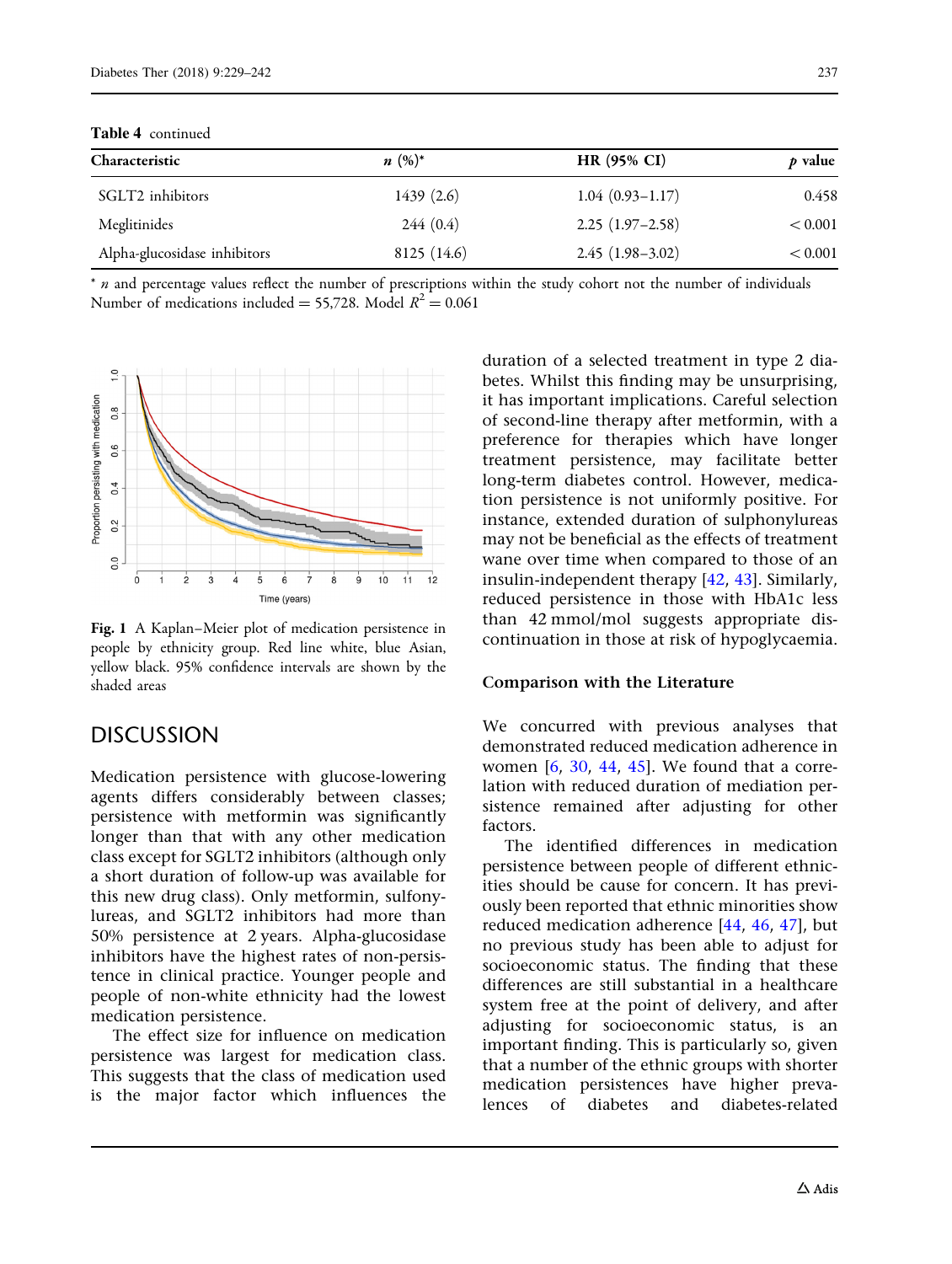complications [\[48\]](#page-12-0). These observed differences merit further investigation. In particular, possible causes of this disparity should be identified.

Our finding concurred with previous studies which found that the presence of depression and other comorbidities was associated with reduced medication adherence [[49–52](#page-12-0)]. However, we found that hypertension was associated with slightly longer persistence. Our findings also concurred with others which have demonstrated reduced adherence in younger people with type 2 diabetes [\[6,](#page-10-0) [30,](#page-11-0) [44,](#page-12-0) [45](#page-12-0), [53](#page-12-0)]. We have extended these previous analyses to demonstrate that the association with persistence is non-linear; there is substantially reduced medication persistence in those under 30 years old when compared to the other age groups. This may represent lifestyle factors or be due to early beta-cell failure and a misdiagnosed autoimmune aetiology (with a need for early escalation of therapy) to type 2 diabetes [[54](#page-12-0)]. These factors which influence medication persistence merit further investigation, and to this end we have initiated a follow-on qualitative analysis of factors influencing medication use in people with type 2 diabetes [Integrated Research Application System (IRAS) application number; 230092].

No direct comparison of medication persistence across all groups of diabetes medications has previously been performed [\[55\]](#page-12-0). Our data suggest that medication class is the major influencing factor in medication persistence.

#### Strengths and Limitations

The large population size, long duration of follow-up and completeness of the patient record are the main strengths of this analysis. In particular, the availability of a recognised measure of socioeconomic status and of previous and concurrent medication numbers add validity to the conclusion that medication class is the major influencing factor in medication persistence.

Non-persistence is defined retrospectively, with a non-persistence event only identified 90 days after the last medication prescription.

This may have artificially inflated the apparent persistence for medications that have not been available for a long time period, such as the SGLT2 inhibitors. Re-evaluation of persistence rates with these medications is needed as more data become available. Our inclusion of drug switching within a class as a non-persistence event may mean our data shows lower persistence rates than others that have not included this. In the absence of a formal definition, we have chosen this method to fit best with previous recommendations [[34](#page-12-0)].

We were unable to adjust for some factors which have been shown to be associated with medication adherence or persistence, such as proximity to pharmacy, continuity of care, and level of trust in the healthcare provider [\[56–](#page-12-0)[58](#page-13-0)]. However, it is unlikely that the inclusion of these factors would substantially alter the associations identified here. Factors underlying the reasons for differences in non-persistence between classes were not explored in this analysis.

### **CONCLUSIONS**

Important factors associated with reduced medication persistence are female gender, younger age, and non-white ethnicity. After adjusting for these and other factors, medication persistence varies considerably across different medication classes and within medication classes, with medication class being the most important predictor of persistence. Metformin was associated with significantly longer persistence than all other medication classes except for SGLT2 inhibitors. SGLT2 inhibitors also show early promise for good persistence, although median persistence was not reached by the end of the follow-up in this study because only a short follow-up duration for this class was available.

#### ACKNOWLEDGEMENTS

Funding. This study was funded by Eli Lilly and Company. The funders were involved in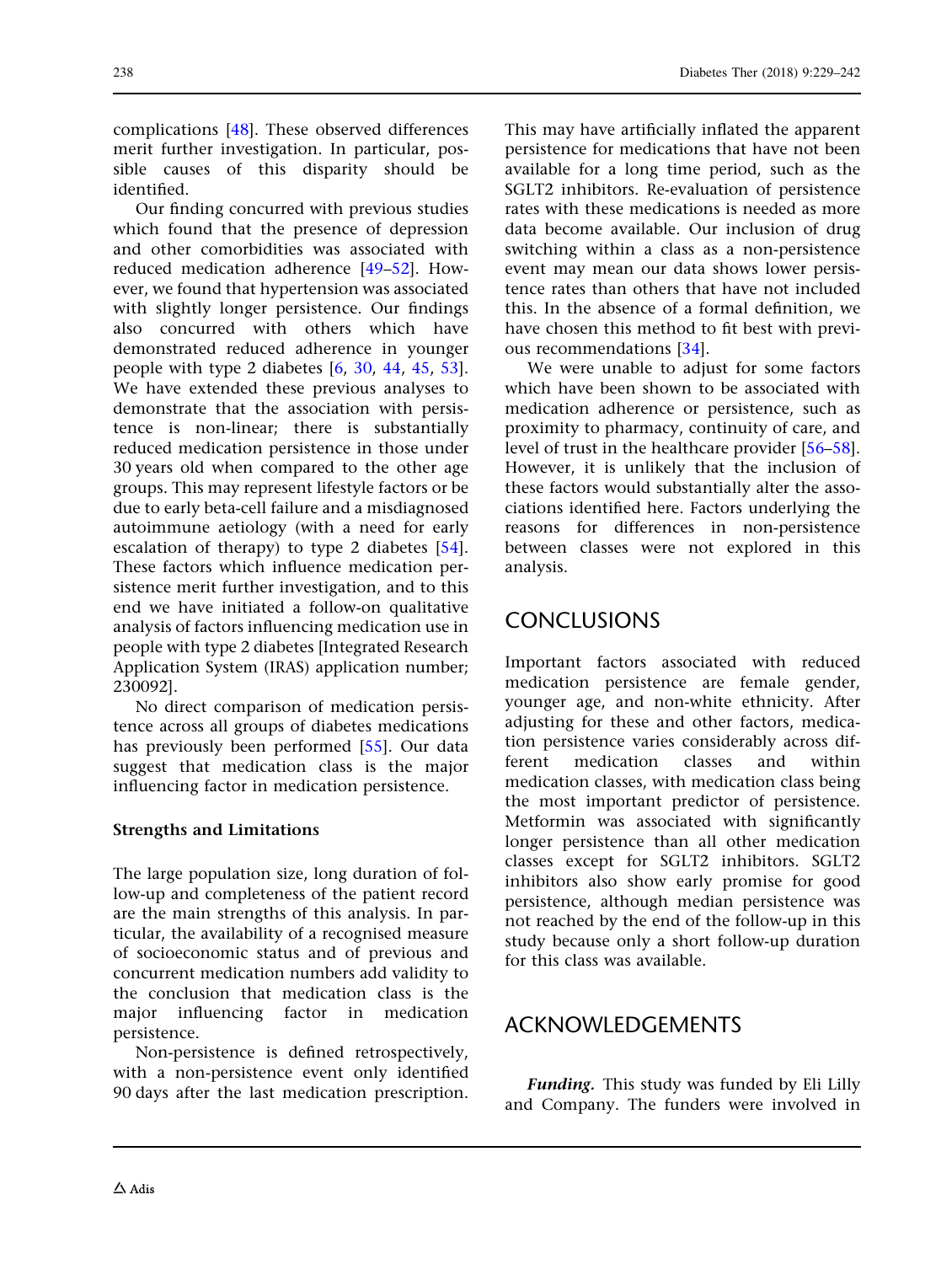<span id="page-10-0"></span>the study design. Data collection, data analysis, and manuscript preparation were performed independently from the funder. The funder had no influence on the decision to publish but has provided funds to cover the publication cost.

Authorship. The authors from the University of Surrey had full access to all of the data in this study, and all authors take complete responsibility for the integrity of the data and accuracy of the data analysis. All named authors meet the International Committee of Medical Journal Editors (ICMJE) criteria for authorship for this manuscript, take responsibility for the integrity of the work as a whole, and have given final approval for the version to be published. The authors would like to acknowledge the support of Kate van Brunt and Bradley Curtis from Eli Lilly and Company for assistance in setting up and designing the University of Surrey-Lilly Real World Evidence (RWE) projects. We are also grateful to additional members of the University of Surrey team: Filipa Ferreira (project management), Jeremy van Vlymen (statistical support), Ana Correa, and Rachel Byford (database support and SQL programming).

Disclosures. Andrew McGovern has undertaken research funded by Eli Lilly and Company and AstraZeneca. William Hinton has undertaken research funded by Eli Lilly and Company. Simon de Lusignan has also undertaken research funded by GlaxoSmithKline, AstraZeneca, Eli Lilly and Company, and Takeda. Neil Munro has undertaken research funded by Eli Lilly and Company and has received fees for serving as a speaker, a consultant or an advisory board member for Allergan, Bristol-Myers Squibb, AstraZeneca, GlaxoSmithKline, Eli Lilly and Company, Lifescan, MSD, Metronic, Novartis, Novo Nordisk, Pfizer, Sankio, Sanofi, Roche, Servier, and Takeda. Martin Whyte has undertaken research funded by Eli Lilly and Company and received speaker fees from AstraZeneca. Silvio Calderara is an employee of Eli Lilly and Company.

Compliance with Ethics Guidelines. All data used were anonymised at the point of data extraction. No clinically identifiable information was available to researchers. The study was

tested against the Health Research Authority (HRA)/Medical Research Council (MRC) ''is this research'' tool ([http://www.hra-decisiontools.](http://www.hra-decisiontools.org.uk/research/) [org.uk/research/\)](http://www.hra-decisiontools.org.uk/research/) and was considered to be an audit of current practice when compared to the best available evidence. The study therefore did not require specific ethical approval. Approval for this work was granted by the RCGP RSC study approval committee prior to initiation.

Data Availability. The datasets obtained during and/or analyzed during the current study are available from the corresponding author on reasonable request and subject to access approval.

Open Access. This article is distributed under the terms of the Creative Commons Attribution-NonCommercial 4.0 International License ([http://creativecommons.org/licenses/](http://creativecommons.org/licenses/by-nc/4.0/) by- $\frac{nc}{4.0}$ , which permits any noncommercial use, distribution, and reproduction in any medium, provided you give appropriate credit to the original author(s) and the source, provide a link to the Creative Commons license, and indicate if changes were made.

# **REFERENCES**

- 1. World Health Organization. Adherence to longterm therapies: evidence for action. Geneva: WHO; 2003.
- 2. Jermendy G, et al. Persistence of initial oral antidiabetic treatment in patients with type 2 diabetes mellitus. Med Sci Monit. 2012;18(2):Cr72–7.
- 3. Abegunde DO, et al. The burden and costs of chronic diseases in low-income and middle-income countries. Lancet. 2007;370(9603):1929–38.
- 4. Trogdon JG, et al. Peer reviewed: costs of chronic diseases at the state level: the chronic disease cost calculator. Prev Chron Dis. 2015;12:150131.
- 5. Al-Majed HT, et al. Adherence of type-2 diabetic patients to treatment. Kuwait Med J. 2014;46(3):225–32.
- 6. Awodele O, Osuolale JA. Medication adherence in type 2 diabetes patients: study of patients in Alimosho General Hospital, Igando, Lagos, Nigeria. Afr Health Sci. 2015;15(2):513–22.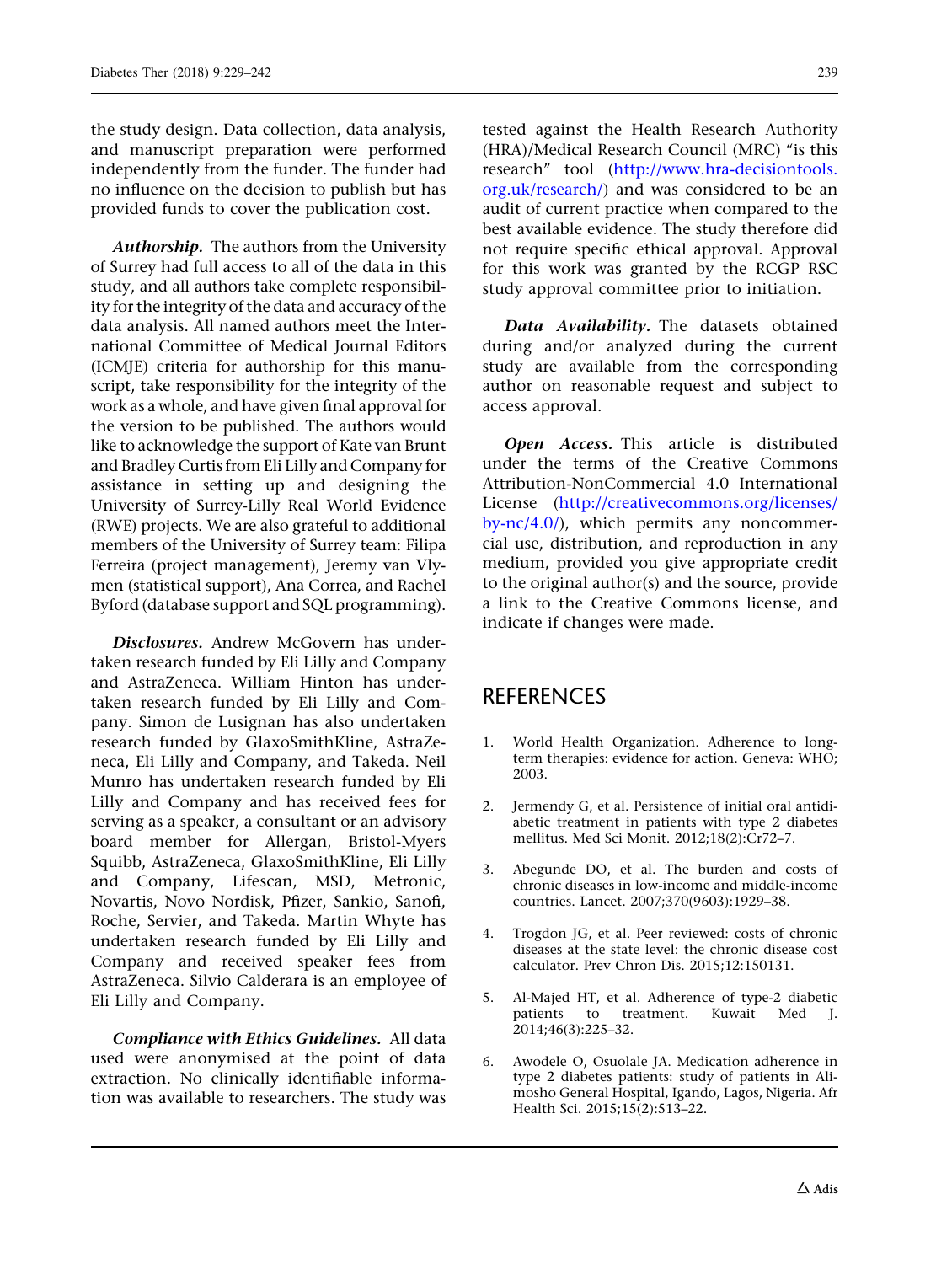- <span id="page-11-0"></span>7. Donnan PT, MacDonald TM, Morris AD. Adherence to prescribed oral hypoglycaemic medication in a population of patients with type 2 diabetes: a retrospective cohort study. Diabet Med. 2002;19(4):279–84.
- 8. Peyrot M, et al. Insulin adherence behaviours and barriers in the multinational Global Attitudes of Patients and Physicians in Insulin Therapy study. Diabet Med. 2012;29(5):682–9.
- 9. Cramer JA. A systematic review of adherence with medications for diabetes. Diabetes Care. 2004;27(5):1218–24.
- 10. Iglay K, et al. Meta-analysis of studies examining medication adherence, persistence, and discontinuation of oral antihyperglycemic agents in type 2 diabetes. Curr Med Res Opin. 2015;31(7):1283–96.
- 11. Aikens JE, Piette JD. Longitudinal association between medication adherence and glycaemic control in type 2 diabetes. Diabet Med. 2013;30(3):338–44.
- 12. Buysman EK, et al. Impact of medication adherence and persistence on clinical and economic outcomes in patients with type 2 diabetes treated with liraglutide: a retrospective cohort study. Adv Ther. 2015;32(4):341–55.
- 13. Kim N, Agostini JV, Justice AC. Refill adherence to oral hypoglycemic agents and glycemic control in veterans. Ann Pharmacother. 2010;44(5):800–8.
- 14. Penning-van Beest FJ, et al. Effect of non-persistent use of oral glucose-lowering drugs on HbA1c goal attainment. Curr Med Res Opin. 2008;24(9):2523–9.
- 15. Rozenfeld Y, et al. Oral antidiabetic medication adherence and glycemic control in managed care. Am J Manag Care. 2008;14(2):71–5.
- 16. Wu CH, et al. The eight-item Morisky Medication Adherence Scale (MMAS-8) score was associated with glycaemic control in diabetes patients. Hypertension. 2014;64(Suppl 1):A558.
- 17. Heaton PC, Tundia NL, Luder HR. US emergency departments visits resulting from poor medication adherence: 2005–07. J Am Pharm Assoc. 2003;53(5):513–9.
- 18. Hong JS, Kang HC. Relationship between oral antihyperglycemic medication adherence and hospitalization, mortality, and healthcare costs in adult ambulatory care patients with type 2 diabetes in South Korea. Med Care. 2011;49(4):378–84.
- 19. Lau DT, Nau DP. Oral antihyperglycemic medication nonadherence and subsequent hospitalization

among individuals with type 2 diabetes. Diabetes Care. 2004;27(9):2149–53.

- 20. Zhu VJ, et al. Oral hypoglycemic agent adherence and hospitalization among patients with type 2 diabetes: a call for enhanced guidelines. Pharmacoepidemiol Drug Saf. 2012;21(S3):29.
- 21. Egede LE, et al. Medication nonadherence in diabetes: longitudinal effects on costs and potential cost savings from improvement. Diabetes Care. 2012;35(12):2533–9.
- 22. Hansen RA, et al. A retrospective cohort study of economic outcomes and adherence to monotherapy with metformin, pioglitazone, or a sulfonylurea among patients with type 2 diabetes mellitus in the United States from 2003 to 2005. Clin Ther. 2010;32(7):1308–19.
- 23. Lee WC, et al. Prevalence and economic consequences of medication adherence in diabetes: a systematic literature review. Manag Care Interface. 2006;19(7):31–41.
- 24. Macewan JP, et al. Penny-wise, pound-foolish: association between medication adherence, out-ofpocket expenses, and health care costs in medicare patients with type 2 diabetes. Diabetes.  $2015;64(S1):A69.$
- 25. Nasseh K, et al. Cost of medication nonadherence associated with diabetes, hypertension, and dyslipidemia. Am J Pharm Benefits. 2012;4(2):e41–7.
- 26. Shenolikar RA, et al. Comparison of medication adherence and associated health care costs after introduction of pioglitazone treatment in African Americans versus all other races in patients with type 2 diabetes mellitus: a retrospective data analysis. Clin Ther. 2006;28(8):1199–207.
- 27. Stuart BC, et al. Increased persistency in medication use by US Medicare beneficiaries with diabetes is associated with lower hospitalization rates and cost savings. Diabetes Care. 2009;32(4):647–9.
- 28. Hong S, et al. Compliance with anti-diabetic medication improves cardiovascular outcomes in patients with type 2 diabetes. Diabetes. 2013;62(S1):A372.
- 29. Wu C-S. Antihyperglycemic adherence and risk of stroke among type II diabetes mellitus: a population-based retrospective cohort study. Dissertation. University of South Carolina: Columbia; 2012.
- 30. Currie CJ, et al. The impact of treatment noncompliance on mortality in people with type 2 diabetes. Diabetes Care. 2012;35(6):1279–84.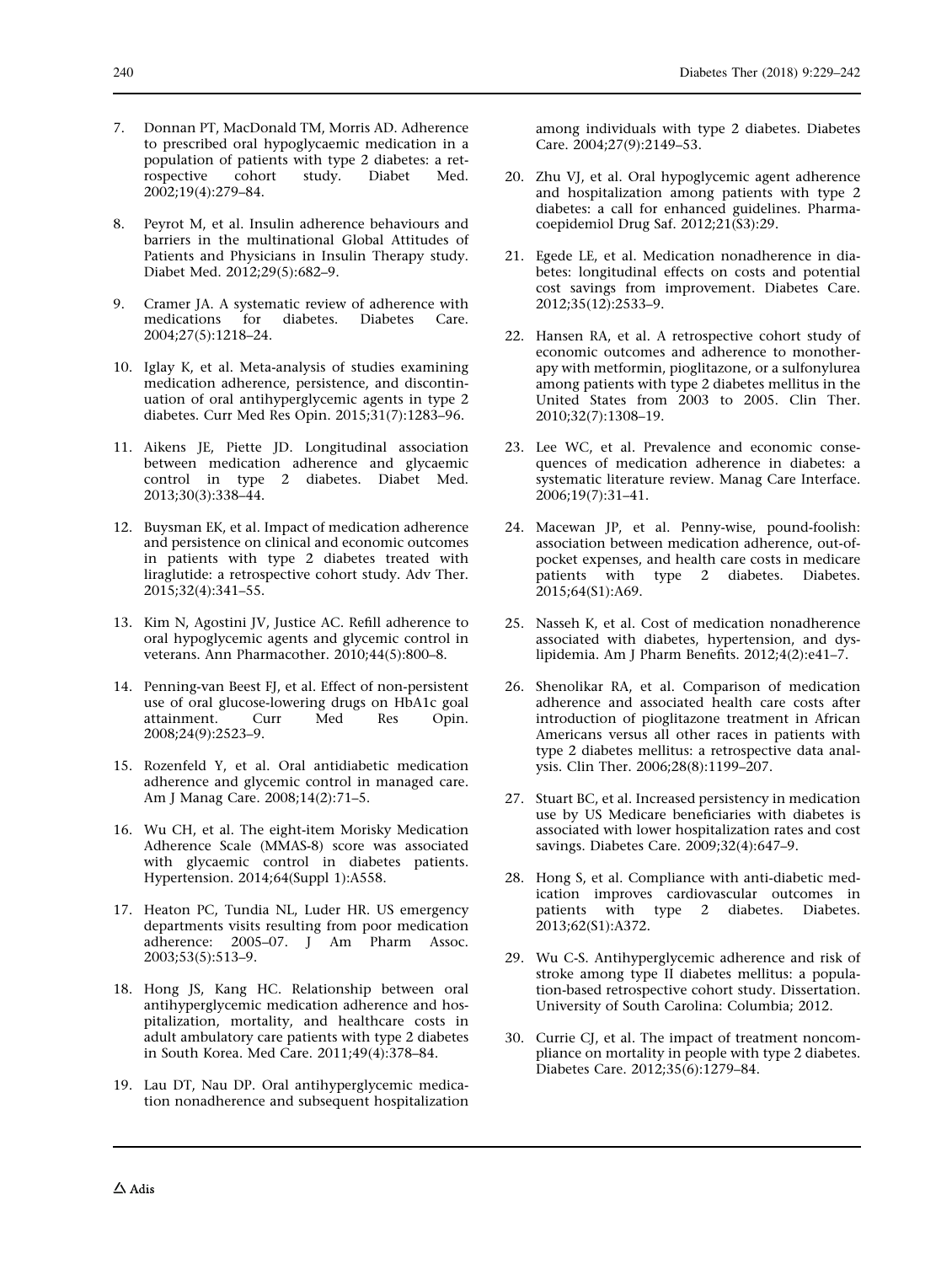- <span id="page-12-0"></span>31. Pladevall M, et al. Clinical outcomes and adherence to medications measured by claims data in patients with diabetes. Diabetes Care. 2004;27(12):2800–5.
- 32. Salas M, et al. Costs of medication nonadherence in patients with diabetes mellitus: a systematic review and critical analysis of the literature. Value Health. 2009;12(6):915–22.
- 33. Krass I, Schieback P, Dhippayom T. Adherence to diabetes medication: a systematic review. Diabet Med. 2015;32(6):725–37.
- 34. Cramer JA, et al. Medication compliance and persistence: terminology and definitions. Value Health. 2008;11(1):44-7.
- 35. Peterson AM, et al. A checklist for medication compliance and persistence studies using retrospective databases. Value Health. 2007;10(1):3–12.
- 36. Raebel MA, et al. Standardizing terminology and definitions of medication adherence and persistence in research employing electronic databases. Med Care. 2013;51(8 Suppl 3):S11–21.
- 37. Correa A, et al. Royal College of General Practitioners Research and Surveillance Centre (RCGP RSC) sentinel network: a cohort profile. BMJ Open. 2016;6(4):e011092.
- 38. McGovern A, et al. Real-world evidence studies into treatment adherence, thresholds for intervention and disparities in treatment in people with type 2 diabetes in the UK. BMJ Open. 2016;6(11):e012801.
- 39. de Lusignan S, et al. A method of identifying and correcting miscoding, misclassification and misdiagnosis in diabetes: a pilot and validation study of routinely collected data. Diabet Med. 2010;27(2):203–9.
- 40. de Lusignan S, et al. Miscoding, misclassification and misdiagnosis of diabetes in primary care. Diabet Med. 2012;29(2):181–9.
- 41. Office for National Statistics. Ethnicity. 2015. [https://www.ons.gov.uk/peoplepopulationandcom](https://www.ons.gov.uk/peoplepopulationandcommunity/culturalidentity/ethnicity)[munity/culturalidentity/ethnicity](https://www.ons.gov.uk/peoplepopulationandcommunity/culturalidentity/ethnicity). Accessed 28 Dec 2017.
- 42. Del Prato S, et al. Long-term glycaemic response and tolerability of dapagliflozin versus a sulphonylurea as add-on therapy to metformin in patients with type 2 diabetes: 4-year data. Diabetes Obes Metab. 2015;17(6):581–90.
- 43. Matthews DR, et al. UKPDS 26: sulphonylurea failure in non-insulin-dependent diabetic patients over

six years. UK Prospective Diabetes Study (UKPDS) Group. Diabet Med. 1998;15(4):297–303.

- 44. Fisher L, et al. Emotional distress is linked to medication adherence in type 2 diabetes. Diabetes. 2009;58:A478.
- 45. Bezie Y, et al. Therapeutic compliance: a prospective analysis of various factors involved in the adherence rate in type 2 diabetes. Diabetes Metab. 2006;32(6):611–6.
- 46. Egede E, et al. Regional, geographic, and ethnic differences in medication adherence among adults with type 2 diabetes. Ann Pharmacother. 2011;45(2):169–79.
- 47. Shenolikar RA, et al. Race and medication adherence in medicaid enrollees with type-2 diabetes. J Natl Med Assoc. 2006;98(7):1071–7.
- 48. Oldroyd J, et al. Diabetes and ethnic minorities. Postgrad Med J. 2005;81(958):486–90.
- 49. Gonzalez JS, et al. Depression and diabetes treatment nonadherence: a meta-analysis. Diabetes Care. 2008;31(12):2398–404.
- 50. Leblond J, et al. Predictors of nonpersistence with thiazolidinediones in patients with type 2 diabetes. Can J Diabetes. 2005;29(2):95–102.
- 51. Gwadry-Sridhar F, et al. Influence of previous medication compliance on future compliance in patients with type 2 diabetes. Diabetes. 2010;59:A346.
- 52. Toyoda M, et al. Predictors of response to liraglutide in Japanese type 2 diabetes. Diabetes Res Clin Pract. 2014;106(3):451.
- 53. Feldman BS, et al. Defining the role of medication adherence in poor glycemic control among a general adult population with diabetes. PLoS One. 2014;9(9):e108145.
- 54. Hawa MI, et al. Adult-onset autoimmune diabetes in Europe is prevalent with a broad clinical phenotype: action LADA 7. Diabetes Care. 2013;36(4):908–13.
- 55. McGovern A, et al. A comparison of adherence and persistence by medication class in type 2 diabetes: a systematic review and meta-analysis. Diabetes Obes Metab. 2017. [https://doi.org/10.1111/dom.13160.](http://dx.doi.org/10.1111/dom.13160)
- 56. Gwadry-Sridhar F, et al. Understanding predictors of compliance in fixed-dose combination vs loosedose combination therapy for treatment of type 2 diabetes. Diabetes. 2010;59:A346.